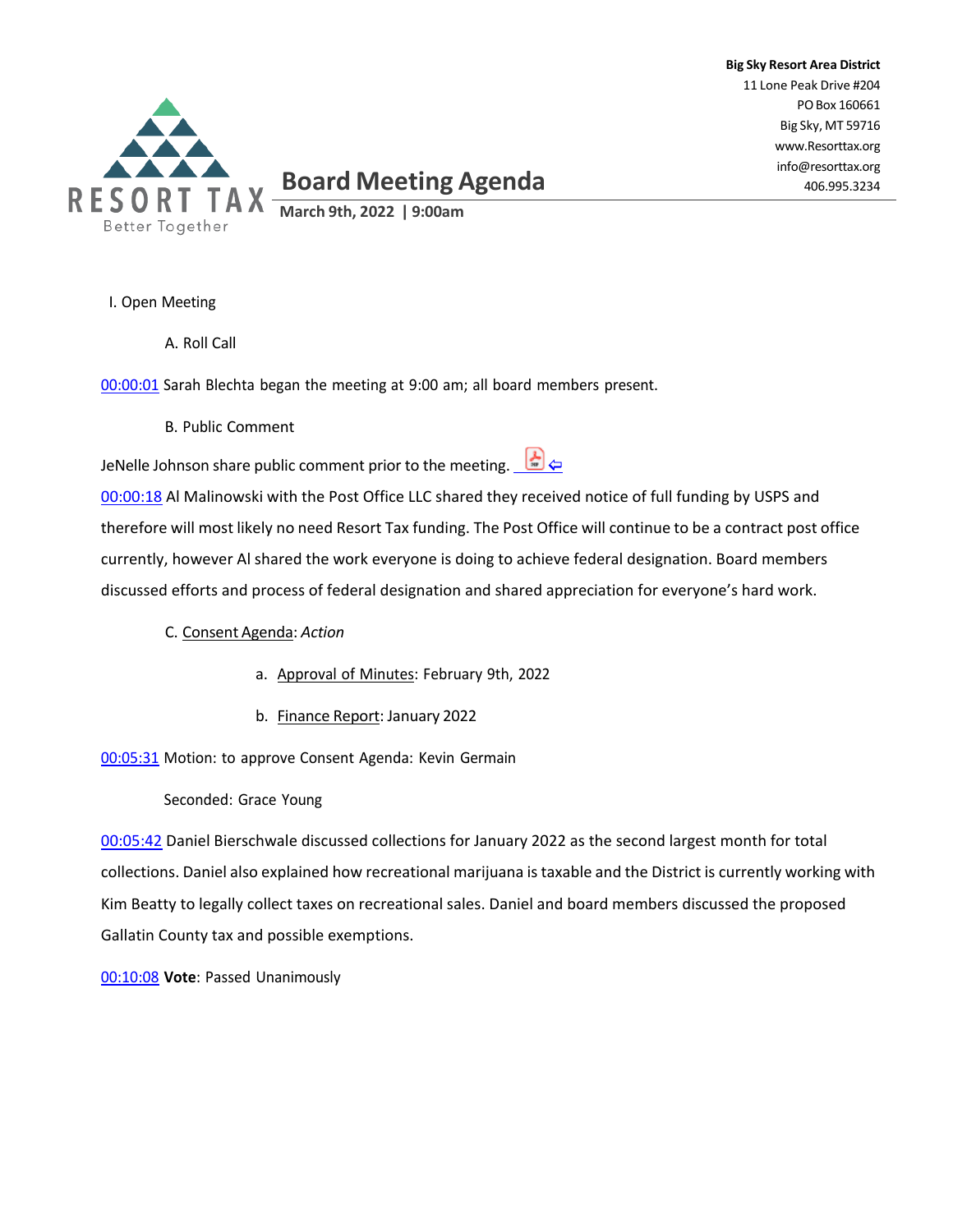#### D. Regular Agenda

- 1. Old Business
	- a. Executive Report: *Discussion*

00:10:21 Daniel Bierschwale updated the board on recent renovations. Daniel congratulated Sarah Blechta and Steve Johnson who are running unopposed.

00:11:16 Daniel Bierschwale explained that 100 businesses have still not registered and BKBH may send legal notices to businesses who have not completed registration.

00:12:04 TIGER Grant bids have been extended to March 22<sup>nd</sup>; Board Members discussed community priorities and possible collaborative funding solutions including Madison and Gallatin counties, Resort Tax, and possible Federal transportation funding.

2. New Business *(Agenda items were moved to different times and order)*

# a. FY21 Annual Report: *Discussion*

00:22:01 The FY21 Annual Report can be viewed here: <https://resorttax.org/investing-in-big-sky/>

# b. Our Big Sky Implementation: *Discussion*

00:24:18 Daniel Bierschwale reviewed the Our Big Sky Plan and the 2022 update. Ciara Wolfe and Daniel Bierschwale discussed community collaboration and requested organizations contact and work with the coordinators for initiatives.

## c. WIA ED Introduction: *Discussion*

00:31:21 MaryBeth Morand, Executive Director of WIA, explained "Women in Action" changed their name to "Wellness In Action" and gave updates on organizational changes.

## d. FY23 LOI Overview: *Discussion*

00:41:02 Sarah Blechta discussed Letters of Interest (LOIs) submitted by applicants prior to project applications. 00:43:07 Daniel Bierschwale explained the budgeted amount from last years application projections, interlocal agreements, and 1% for Infrastructure commitments.

00:48:34 Kevin Germain discussed impact areas and investment types. Kevin explained that while housing is partially an employer issue, housing tied to employment limits people's ability to advance or change careers, or have a family. Steve Johnson discussed capital investments and bonding. Ciara Wolfe discussed successful housing programs at other locations such as Aspen.

00:53:39 Daniel Bierschwale explained that all applicants are registered now and discussed aggregate data regarding wages.